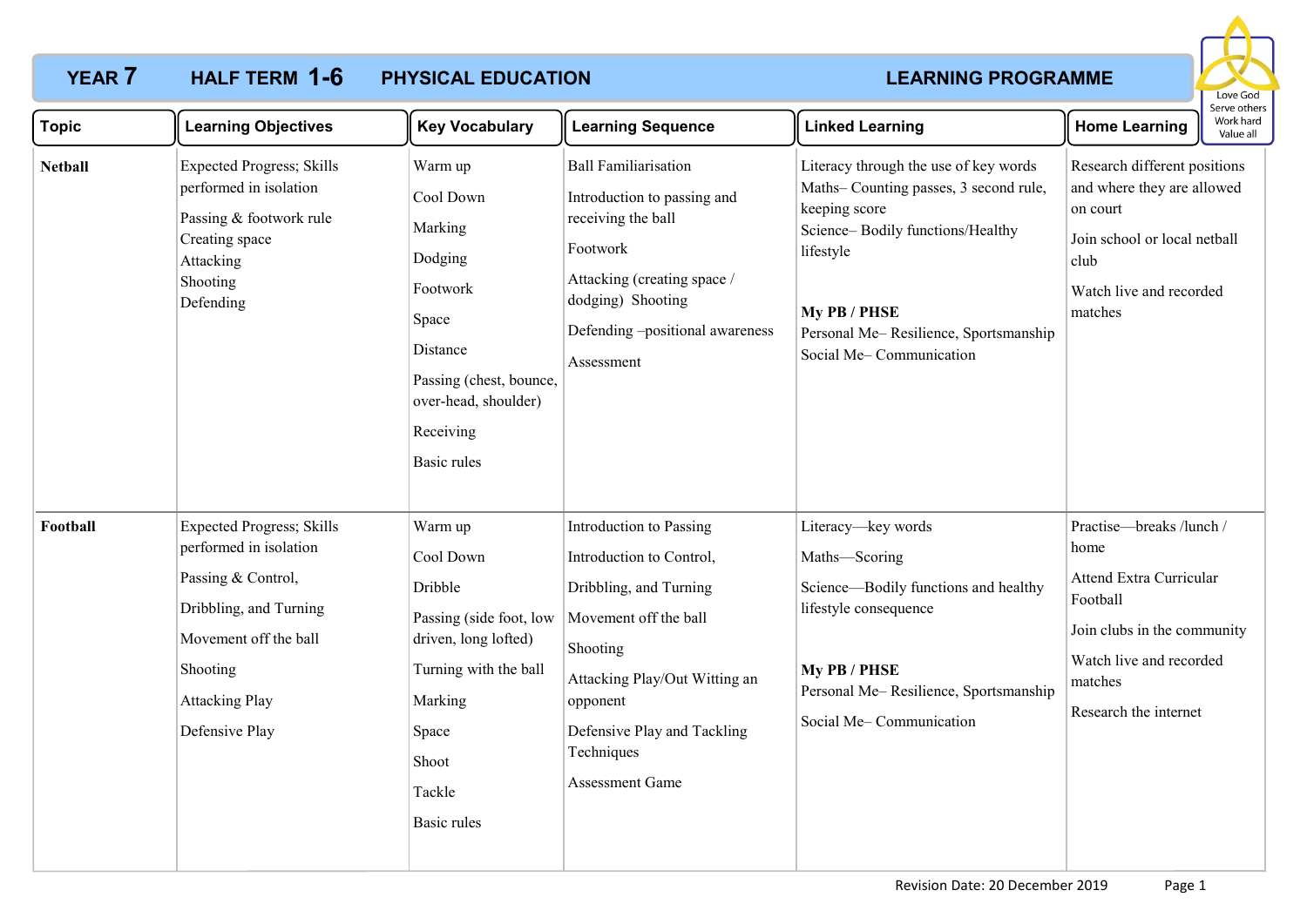

| <b>Topic</b> | <b>Learning Objectives</b>                                                                                                                                                                                  | <b>Key Vocabulary</b>                                                                                                                            | <b>Learning Sequence</b>                                                                                                                                                                      | <b>Linked Learning</b>                                                                                                                                                                                         | <b>Home Learning</b>                                                                                                                                                           | serve others<br>Work hard<br>Value all |
|--------------|-------------------------------------------------------------------------------------------------------------------------------------------------------------------------------------------------------------|--------------------------------------------------------------------------------------------------------------------------------------------------|-----------------------------------------------------------------------------------------------------------------------------------------------------------------------------------------------|----------------------------------------------------------------------------------------------------------------------------------------------------------------------------------------------------------------|--------------------------------------------------------------------------------------------------------------------------------------------------------------------------------|----------------------------------------|
| Handball     | <b>Expected Progress; Skills</b><br>performed in isolation<br><b>Ball familiarisation</b><br>Dribbling and ball handling<br>Passing and receiving<br>Shooting<br>Defending<br><b>Basic Rules</b>            | Warm up<br>Cool Down<br>Dribble<br>Passing (chest, bounce,<br>over-head, shoulder)<br>Marking / Space<br>Shoot<br>Blocking<br><b>Basic rules</b> | <b>Ball familiarisation</b><br>Dribbling and ball handling<br>Passing and receiving<br>Shooting<br>Defending<br><b>Basic Rules</b>                                                            | Literacy-key words<br>Maths-Scoring<br>Science-Bodily functions and healthy<br>lifestyle consequence<br>My PB / PHSE<br>Personal Me-Resilience, Sportsmanship<br>Social Me-Communication                       | Practise-breaks /lunch /<br>home<br><b>Attend Extra Curricular</b><br>Football / Join clubs in the<br>community<br>Watch live and recorded<br>matches<br>Research the internet |                                        |
| <b>Rugby</b> | <b>Expected Progress:</b><br>Skills in isolation<br><b>Ball familiarisation</b><br>Passing<br>Running with the ball<br>Basic tackle-front/side/rear on<br>Small sided games/ tag/ grab/tackle<br>Assessment | Warm up<br>Cool down<br><b>Basic rules</b><br>Knock on<br>Cheek to cheek<br>Snap and wrap                                                        | <b>Expected Progress:</b><br>Skills in isolation<br><b>Ball familiarisation</b><br>Passing<br>Running with the ball<br>Basic tackle-front/side/rear on<br>Small sided games/ tag/ grab/tackle | Literacy-key words<br>Maths-Scoring<br>Citizenship-Sportsmanship<br>Science-Bodily functions and healthy<br>lifestyle consequence<br>My PB<br>Personal Me-Resilience, Sportsmanship<br>Social Me-Communication | Practise-breaks /lunch /<br>home<br>Attend Extra Curricular Club<br>Join clubs in the community<br>Watch live and recorded<br>matches                                          |                                        |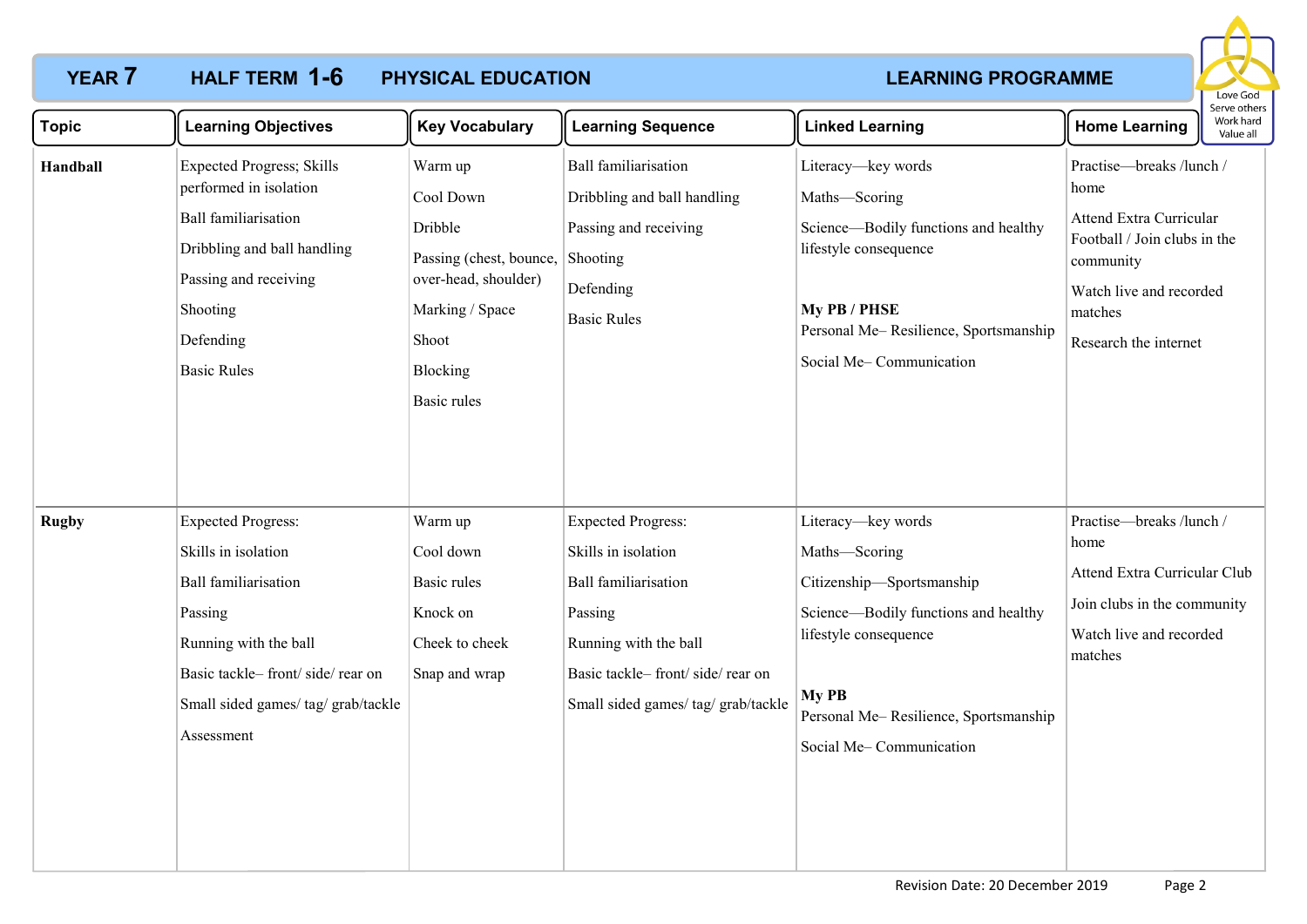

| <b>Topic</b>    | <b>Learning Objectives</b>                                                                                                                                                                                        | <b>Key Vocabulary</b>                                                                              | <b>Learning Sequence</b>                                                                                                 | <b>Linked Learning</b>                                                                                                                                                                                                | <b>Home Learning</b>                                                                                                                       | יו אר מוורו -<br>Work hard<br>Value all |
|-----------------|-------------------------------------------------------------------------------------------------------------------------------------------------------------------------------------------------------------------|----------------------------------------------------------------------------------------------------|--------------------------------------------------------------------------------------------------------------------------|-----------------------------------------------------------------------------------------------------------------------------------------------------------------------------------------------------------------------|--------------------------------------------------------------------------------------------------------------------------------------------|-----------------------------------------|
| Hockey          | <b>Expected Progress; Skills</b><br>performed in isolation<br>Grip,<br>dribbling and handling<br>Passing and receiving<br>Shooting<br>Defending                                                                   | Ready position<br>Push pass<br>Slap pass<br>Strong side<br>Marking                                 | Grip<br>dribbling and handling<br>Passing and receiving<br>Shooting<br>Defending                                         | Literacy-key words<br>Maths-Scoring<br>Science-Bodily functions and healthy<br>lifestyle consequence<br>My PB<br>Personal Me-Resilience, Sportsmanship<br>Social Me-Communication                                     | Practise-breaks /lunch /<br>home<br>Attend Extra Curricular Club<br>Join clubs in the community<br>Watch live and recorded<br>matches      |                                         |
| <b>Rounders</b> | <b>Expected Progress; Skills</b><br>performed in isolation<br><b>Ball familiarization</b><br>Throwing and catching<br>Fielding<br>Bowling<br><b>Batting</b><br>Fielding tactics<br>Strategies to outwit opponents | Warm up<br>Cool down<br>Underarm throw<br>Overarm throw<br>No bowls<br>Long barrier<br>Basic rules | How to catch and throw-under and<br>overarm<br>How to field the ball<br>Good bowling technique<br>Good batting technique | Literacy through the use of key words<br>Maths-counting good bowls, rounders<br>scored<br>Science-body functions/healthy<br>lifestyles<br>My PB<br>Personal Me-Resilience, sportsmanship<br>Social Me - Communication | Research rules<br>Attend extra-curricular<br>rounders club<br>Watch live and recorded<br>matches to appreciate high<br>quality performance |                                         |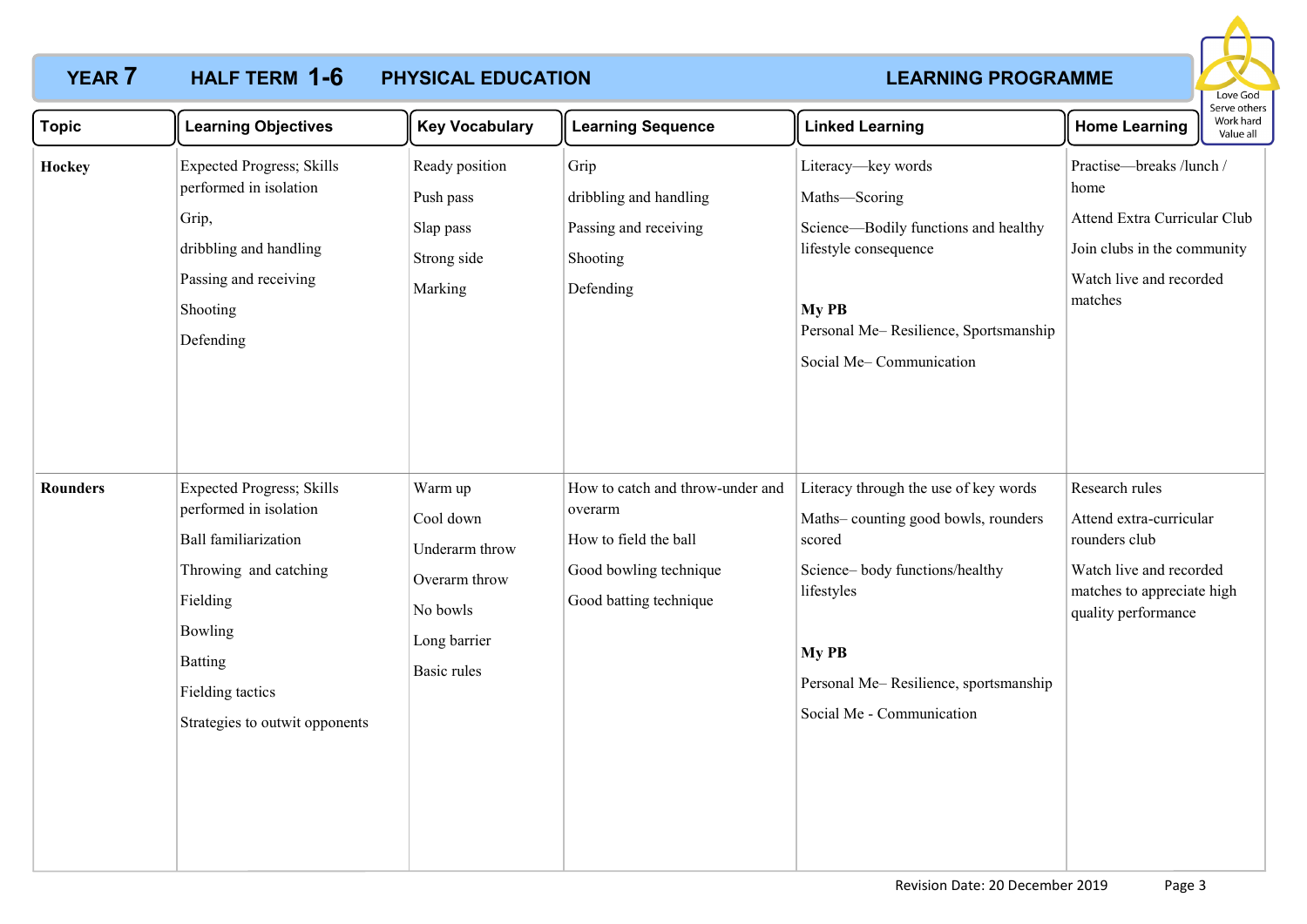

| <b>Topic</b>      | <b>Learning Objectives</b>                                                                                                                                                                                                                                 | <b>Key Vocabulary</b>                                                                                                            | <b>Learning Sequence</b>                                                                                                                                                                                                                          | <b>Linked Learning</b>                                                                                                                                                                                                 | <b>Home Learning</b>                                                                                                                                                   | Work hard<br>Value all |
|-------------------|------------------------------------------------------------------------------------------------------------------------------------------------------------------------------------------------------------------------------------------------------------|----------------------------------------------------------------------------------------------------------------------------------|---------------------------------------------------------------------------------------------------------------------------------------------------------------------------------------------------------------------------------------------------|------------------------------------------------------------------------------------------------------------------------------------------------------------------------------------------------------------------------|------------------------------------------------------------------------------------------------------------------------------------------------------------------------|------------------------|
| <b>Basketball</b> | Expected Progress: Skills in<br>isolation<br>Introduction to Passing<br>Introduction to Control, dribbling,<br>and Turning<br>Movement off the ball and<br>receiving the ball<br>Shooting<br><b>Attacking Play/Out Witting</b><br>Defensive Play /Tackling | Warm up<br>Cool down<br>Dribble<br>Passing<br>Turning with the ball<br>Marking<br>Space<br>Shoot<br>Tackle<br><b>Basic rules</b> | Introduction to Passing<br>Introduction to Control, dribbling,<br>and Timing<br>Movement off the ball and<br>receiving the ball<br>Shooting<br>Attacking Play/Out Witting an<br>opponent<br>Defensive Play and Tackling<br><b>Assessment Game</b> | Literacy-key words<br>Maths-Scoring<br>Citizenship-Sportsmanship<br>Science-Bodily functions and healthy<br>lifestyle consequence<br>My PB<br>Personal Me-Resilience, Sportsmanship<br>Social Me-Communication         | Research different positions<br>and where they are allowed<br>on court<br>Join school or local basketball<br>club<br>Watch live and recorded<br>matches                |                        |
| <b>Cricket</b>    | Expected Progress: Skills in<br>isolation<br><b>Ball familiarization</b><br>Throwing and catching<br>Fielding<br><b>Batting</b><br>Bowling<br>Game situation                                                                                               | Warm up<br>Cool down<br>Wicket<br>Runs<br>Long barrier<br>Stance<br><b>Stumps</b><br>Basic rules                                 | <b>Ball Familiarisation</b><br>Throwing and catching—underarm<br>and overarm<br>Fielding-long barrier<br>Introduction to batting-off a cone<br>if necessary<br>Bowling-without a run up if<br>necessary<br>Assessment                             | Literacy— key words<br>Maths-Counting the number of runs and<br>wickets by keeping score<br>Science-Bodily functions/Healthy<br>lifestyle<br>My PB<br>Personal Me-Resilience, Sportsmanship<br>Social Me-Communication | Research different fielding<br>positions<br>Attend extra-curricular/clubs<br>outside of school<br>Watch live and recorded<br>matches to appreciate high<br>performance |                        |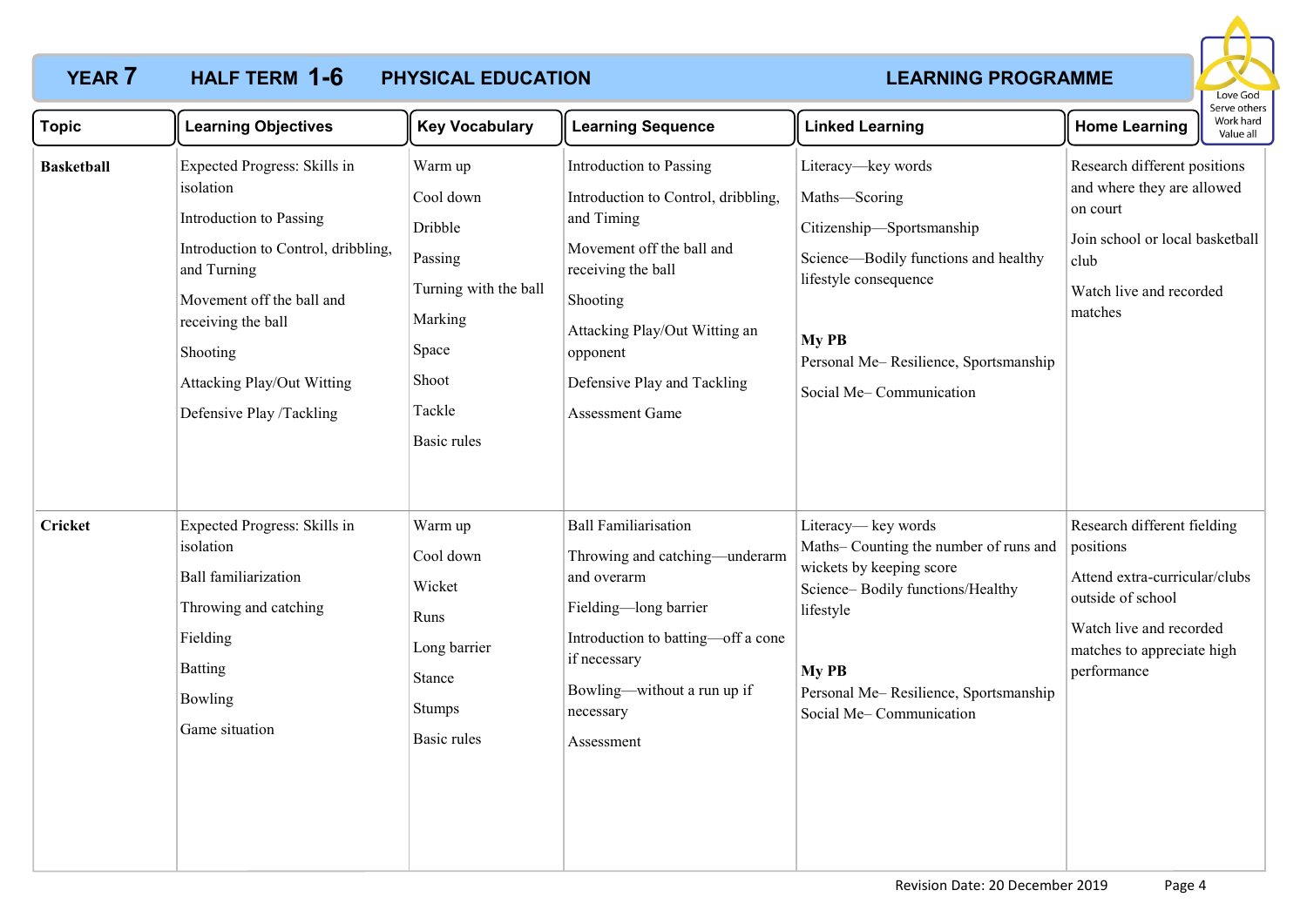

| <b>Topic</b>      | <b>Learning Objectives</b>                                                                                                                               | <b>Key Vocabulary</b>                                                                              | <b>Learning Sequence</b>                                                                                                                                                                                               | <b>Linked Learning</b>                                                                                                                                                                                                                                                        | <b>Home Learning</b>                                                                                                                                    | יסו עם טנווכו א<br>Work hard<br>Value all |
|-------------------|----------------------------------------------------------------------------------------------------------------------------------------------------------|----------------------------------------------------------------------------------------------------|------------------------------------------------------------------------------------------------------------------------------------------------------------------------------------------------------------------------|-------------------------------------------------------------------------------------------------------------------------------------------------------------------------------------------------------------------------------------------------------------------------------|---------------------------------------------------------------------------------------------------------------------------------------------------------|-------------------------------------------|
| <b>Tennis</b>     | Expected Progress: Skills in<br>isolation<br>Racket & Ball familiarization<br>Forehand<br><b>Outwitting Opponents</b><br>Backhand<br><b>Basic Serves</b> | Warm up<br>Cool down<br>Forehand<br>Backhand<br>Serve<br>Net<br>Service line<br><b>Basic rules</b> | Racket & Ball Familiarisation-<br>ensuring the correct grip<br>Basic forehand t<br>Outwitting Opponents-Ball<br>placement and how to win a point<br>Basic backhand<br><b>Basic Serves</b><br>Assessment                | Literacy-key words<br>Maths-Counting the number of<br>successful shots within the rally and<br>keeping score<br>Science-Bodily functions/Healthy<br>lifestyle<br>My PB<br>Personal Me-Resilience, Sportsmanship<br>Social Me-Communication                                    | Research different shots.<br>Attend extra-curricular/clubs<br>outside of school<br>Watch live and recorded<br>matches to appreciate high<br>performance |                                           |
| <b>Gymnastics</b> | Expected Progress: perform a range<br>of basic gymnastic actions,<br>showing some control in a short<br>sequence.                                        | Warm up<br>Cool down<br>Movement<br>Sequence<br>Creativity<br>Fluency<br>Routines<br>Body tension  | Locomotion - Partner<br>work ,rotations<br>Transference of Weight - Partner<br>work<br>Balance - Individual/Partner work<br>Balance – Partner & Group work<br>Balance – Development of group<br>balances<br>Assessment | Literacy through the use of key words<br>Maths-counting time held for a balance/<br>timing of a routine/sequence<br>Science-body functions/healthy lifestyles<br>- reasons for warming up and cooling<br>down<br>My PB<br>Social Me-communication<br>Thinking Me -e valuation | Attend extra-curricular<br>gymnastics club<br>Watch live and recorded<br>gymnastics routines to<br>appreciate high quality<br>performance               |                                           |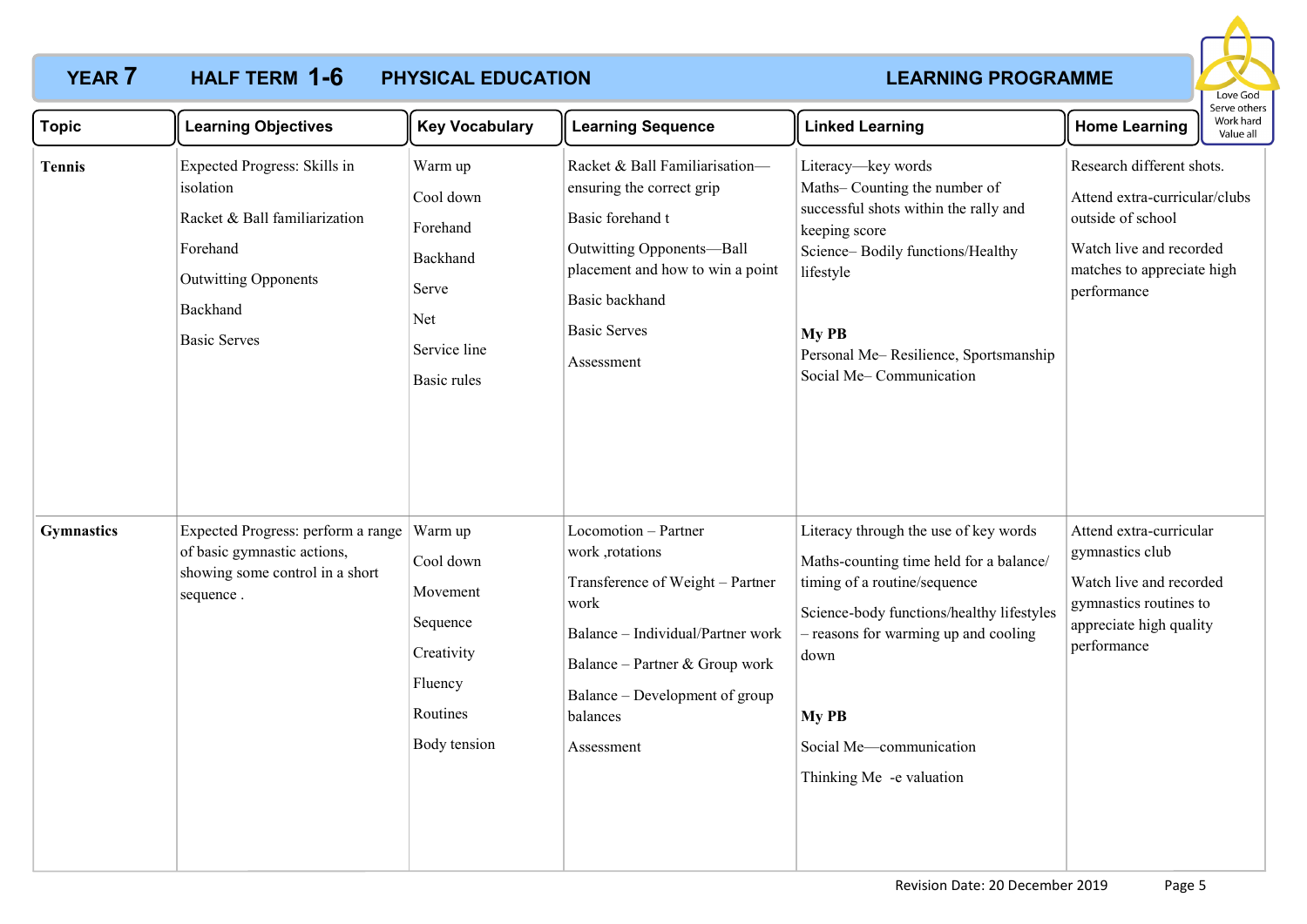

| <b>Topic</b>                                  | <b>Learning Objectives</b>                                                                                                                                                                               | <b>Key Vocabulary</b>                                                                                                                          | <b>Learning Sequence</b>                                                                                                                     | <b>Linked Learning</b>                                                                                                                                                                                                                                                | <b>Home Learning</b>                                                                                               | יסו עם טנווכו א<br>Work hard<br>Value all |
|-----------------------------------------------|----------------------------------------------------------------------------------------------------------------------------------------------------------------------------------------------------------|------------------------------------------------------------------------------------------------------------------------------------------------|----------------------------------------------------------------------------------------------------------------------------------------------|-----------------------------------------------------------------------------------------------------------------------------------------------------------------------------------------------------------------------------------------------------------------------|--------------------------------------------------------------------------------------------------------------------|-------------------------------------------|
| <b>Health Related</b><br><b>Fitness (HRF)</b> | <b>Expected Progress:</b><br>Gym Induction<br>Heart rate—how to measure<br><b>Circuit Training</b><br><b>Continuous Training</b><br>Muscular endurance<br>Fitness Classes eg. Step /<br>Boxercise / Yoga | Safety<br>Heart rate, (bpm)<br>Maximum HR<br><b>Resting HR</b><br>Working HR<br>Circuit<br>Continuous<br>Muscular endurance<br>Fitness classes | Gym Induction<br>Heart rate-Intensity of exercise<br><b>Circuit Training</b><br>Continuous Training<br>Muscular endurance<br>Aerobic session | Literacy-key words<br>PSHE - positive attitude/confidence<br>building/working with others.<br>Science (muscle names, bodily functions<br>including heart rate monitoring)<br>Maths (measuring, recording and<br>collating data)<br><b>GCSE PE (Physical Training)</b> | <b>Attend Extra Curricular</b><br>fitness<br>Join a local gym                                                      |                                           |
| <b>Dance-Sporting</b><br>performance          | <b>Expected Progress:</b><br>Intro-Develop an understanding of Levels<br>the 5 actions of dance<br>Use of formations<br>Use of unison/canon<br>Use of mirroring                                          | Travel<br>Cannon<br>Unison<br>Posture<br>Control<br>Accuracy<br>Timing                                                                         | Dance introduction<br><b>Baseline Assessment</b><br>Formations<br>Canon<br>Mirroring<br>Assessment                                           | Literacy-key words<br>Maths-Counting beats in a bar<br>Science-Bodily functions/Healthy<br>lifestyle<br>My PB<br>Personal Me-Resilience<br>Social Me-Motivating myself and others<br>Thinking Me-Innovation                                                           | Develop knowledge of key<br>terminology<br>Watch well known/famous<br>pieces<br>Join school or local dance<br>club |                                           |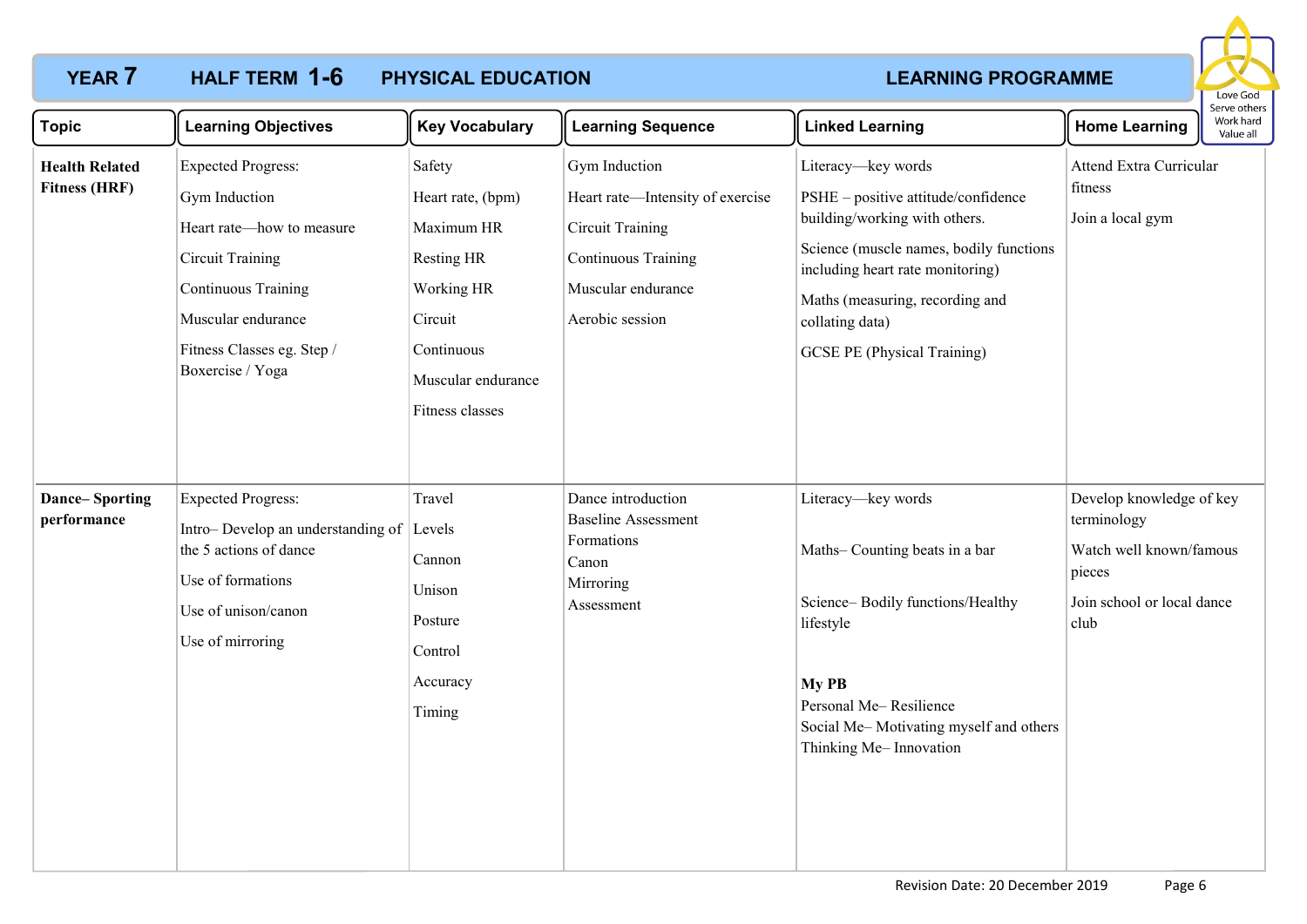

| <b>Topic</b>                                                                                          | <b>Learning Objectives</b>                                                                                                                                                                        | <b>Key Vocabulary</b>                                                             | <b>Learning Sequence</b>                                                                                                            | <b>Linked Learning</b>                                                                                                                                                                                         | Work hard<br><b>Home Learning</b><br>Value all                                                                                        |  |
|-------------------------------------------------------------------------------------------------------|---------------------------------------------------------------------------------------------------------------------------------------------------------------------------------------------------|-----------------------------------------------------------------------------------|-------------------------------------------------------------------------------------------------------------------------------------|----------------------------------------------------------------------------------------------------------------------------------------------------------------------------------------------------------------|---------------------------------------------------------------------------------------------------------------------------------------|--|
| <b>Table Tennis</b>                                                                                   | Expected Progress: Skills in<br>isolation<br>Ball & Bat familiarisation<br>Ready position<br>Backhand push<br>Forehand push<br>Assessment                                                         | Warm up<br>Cool down<br>Basic rules<br>Spin<br>Rally<br>Bounce<br>Timing          | Ball & Bat familiarisation<br>Ready position<br>Backhand push<br>Forehand push<br>Assessment                                        | Literacy-key words<br>Maths-Scoring<br>Science-Bodily functions and healthy<br>lifestyle consequence<br>My PB<br>Personal Me-Resilience, Sportsmanship<br>Social Me-Communication                              | Practise-breaks /lunch /<br>home<br>Attend Extra Curricular Club<br>Join clubs in the community<br>Watch live and recorded<br>matches |  |
| <b>Athletics</b><br><b>Track Events</b><br>100m sprint<br>200m sprint<br>400m sprint<br>800m<br>1500m | Expected progress:<br>Track Events:<br>Sprints-maximum speed/effort<br>Introduction to arm movements<br>800m/1500m-introduction to<br>pace setting and lanes<br>Encourage to achieve bronze times | Warm up<br>Cool down<br>Pace setting<br>Jumping<br>Sprinting<br>Running<br>Timing | <b>Track Events:</b><br>Sprints—maximum speed/effort<br>Introduction to arm movements<br>800m/1500m-introduction to<br>pace setting | Literacy-key words<br>Maths-Scoring<br>Citizenship-Sportsmanship<br>Science-Bodily functions and healthy<br>lifestyle consequence<br>My PB<br>Personal Me-Resilience, Sportsmanship<br>Social Me-Communication | Practise-breaks /lunch /<br>home<br>Attend Extra Curricular Club<br>Join clubs in the community<br>Watch live and recorded<br>matches |  |